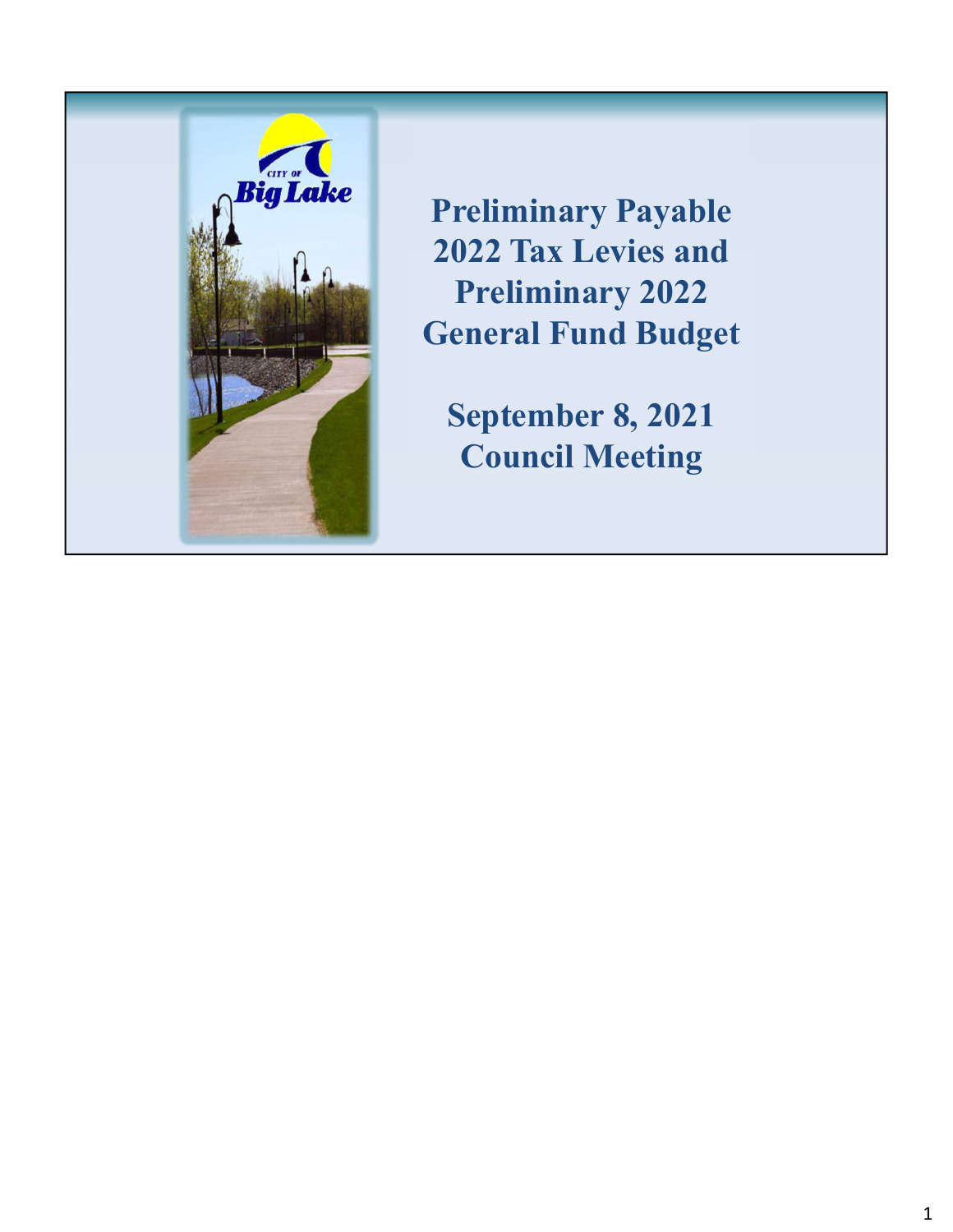## **Preliminary Payable 2022 City Tax Levies**

|                                                   |              | 2022 Preliminary<br><b>General Fund &amp; BLEDA</b> |              | 2021 Final<br><b>General Fund &amp; BLEDA</b> |              |                    |
|---------------------------------------------------|--------------|-----------------------------------------------------|--------------|-----------------------------------------------|--------------|--------------------|
|                                                   |              | Levy                                                |              | Levy                                          |              | Increase/(Decrease |
| General                                           | $\mathbb{S}$ | 3,638,582                                           | $\mathbf{s}$ | 3,512,929                                     | $\mathbf S$  | 125,653            |
| Specials:                                         |              |                                                     |              |                                               |              |                    |
| <b>Abatement Property Tax Levy</b>                |              |                                                     |              |                                               |              |                    |
| Abatement Levy- Lupulin                           |              | 7,050                                               |              | 7,050                                         |              |                    |
| <b>Abatement/TIF Debt Levy</b>                    |              |                                                     |              |                                               |              |                    |
| GO Tax Abatement- Series 2014A                    |              | 26,750                                              |              | 24,750                                        |              |                    |
| GO Taxable Tax Abatement- Series 2016A            |              | 194,739                                             |              | 199,103                                       |              |                    |
| Debt:                                             |              |                                                     |              |                                               |              |                    |
| 2011B GO Improvement Bonds                        |              | 235,000                                             |              | 314,000                                       |              |                    |
| 2012A GO Refunding Bonds                          |              |                                                     |              | 15,000                                        |              |                    |
| 2015A GO Refunding Bonds                          |              | 290,724                                             |              | 319,865                                       |              |                    |
| 2016B GO Capital Improvement Plan Bonds           |              | 59,351                                              |              | 60,139                                        |              |                    |
| 2016C GO Crossover Refunding Bonds                |              | 341,408                                             |              | 241,763                                       |              |                    |
| 2021A GO Improvement Bonds                        |              | 211,125                                             |              |                                               |              |                    |
| Total Specials and Debt Levy                      |              | 1,366,147                                           |              | 1,181,670                                     |              | 184,477            |
| <b>Total General Fund, Specials and Debt Levy</b> | $\mathbf{s}$ | 5,004,729                                           | S            | 4,694,599                                     | $\mathbf{s}$ | 310,130            |
| Big Lake Economic Development Authority Levy      | $\mathbb{S}$ | 130,000                                             | S            | 130,000                                       | $\mathbb{S}$ |                    |
| <b>Total City Levy</b>                            | S            | 5,134,729                                           | S            | 4,824,599                                     | $\mathbf{s}$ | 310,130            |
|                                                   |              | 2022 Preliminary                                    |              | 2021 Final                                    |              |                    |
| <b>City Tax Rate</b>                              |              | 48.99%                                              |              | 49.77%                                        |              | $-0.78%$           |

The proposed Tax Levy for the City is \$5,004,729 which is an increase of \$310,130 or 6.43% over 2021.

The propose Tax Levy for the Big Lake Economic Development Authority is \$130,000, the same as 2021

The total preliminary Tax Levies for the City is \$5,134,729. The preliminary levy is the maximum levy amount for the year, Council can not raise the levy once the preliminary is set for the next year tax payables.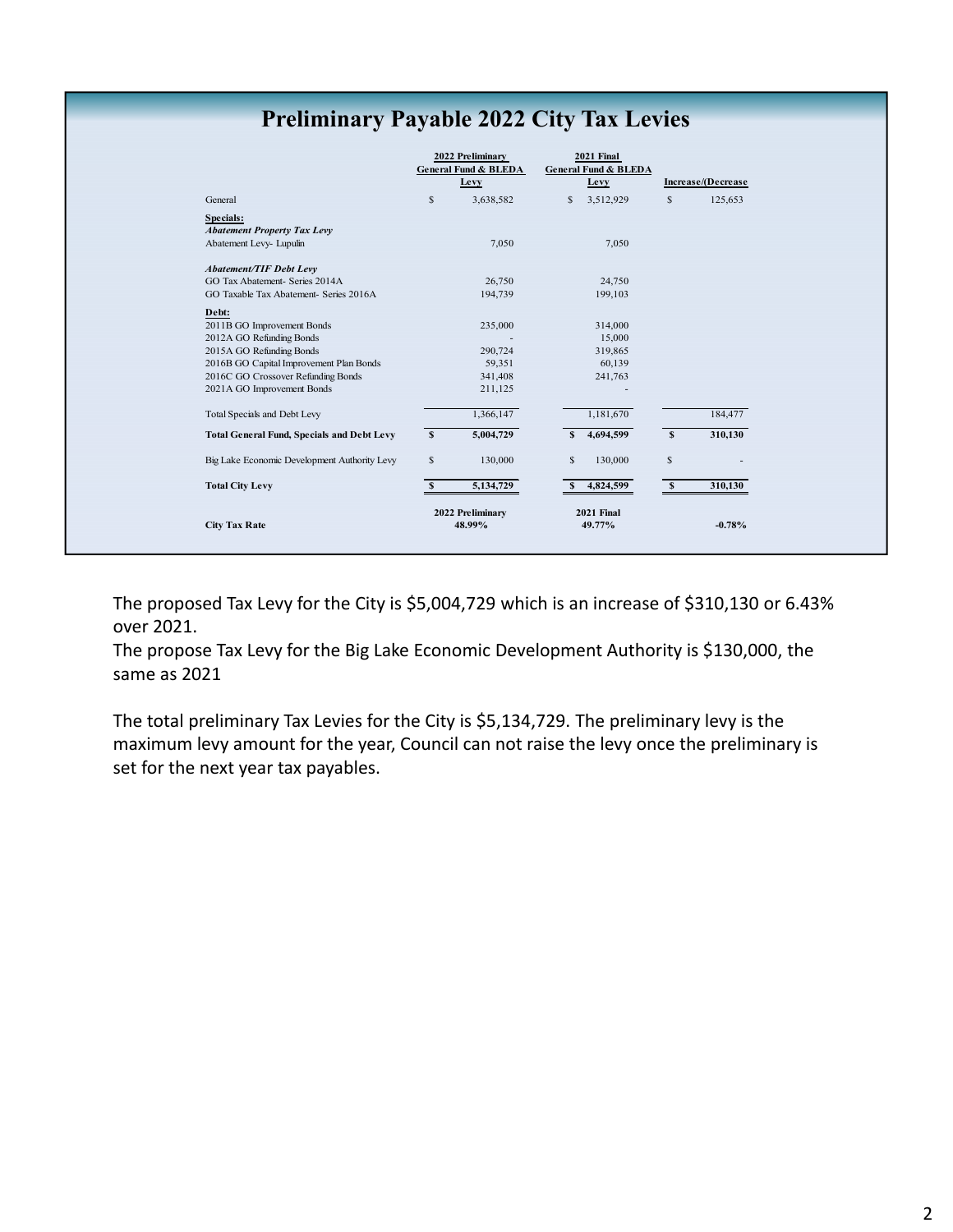

The components of the tax levy are as follows:

The General Levy, \$3,638,582 shows an increase of \$125,653, and represents 71% of the total tax levy. This levy is the revenue needed to balance the general fund budget. The General Fund budget are the expenditures associated with the services provided to the community.

The Debt Service Levy, \$1,359,097 is used to pay the yearly debt payment for the City and represents 26% of the total tax levy. The City can not pay off debt any sooner than what is outlined in the bond documents. The City can though used excess cash to make the yearly debt payments in lieu of increasing the debt service levy.

The Big Lake Economic Development levy are the funds used for economic development within the City. In 2019, the City increased this levy to pay for 50% of the executive directors salary and is at \$130,000.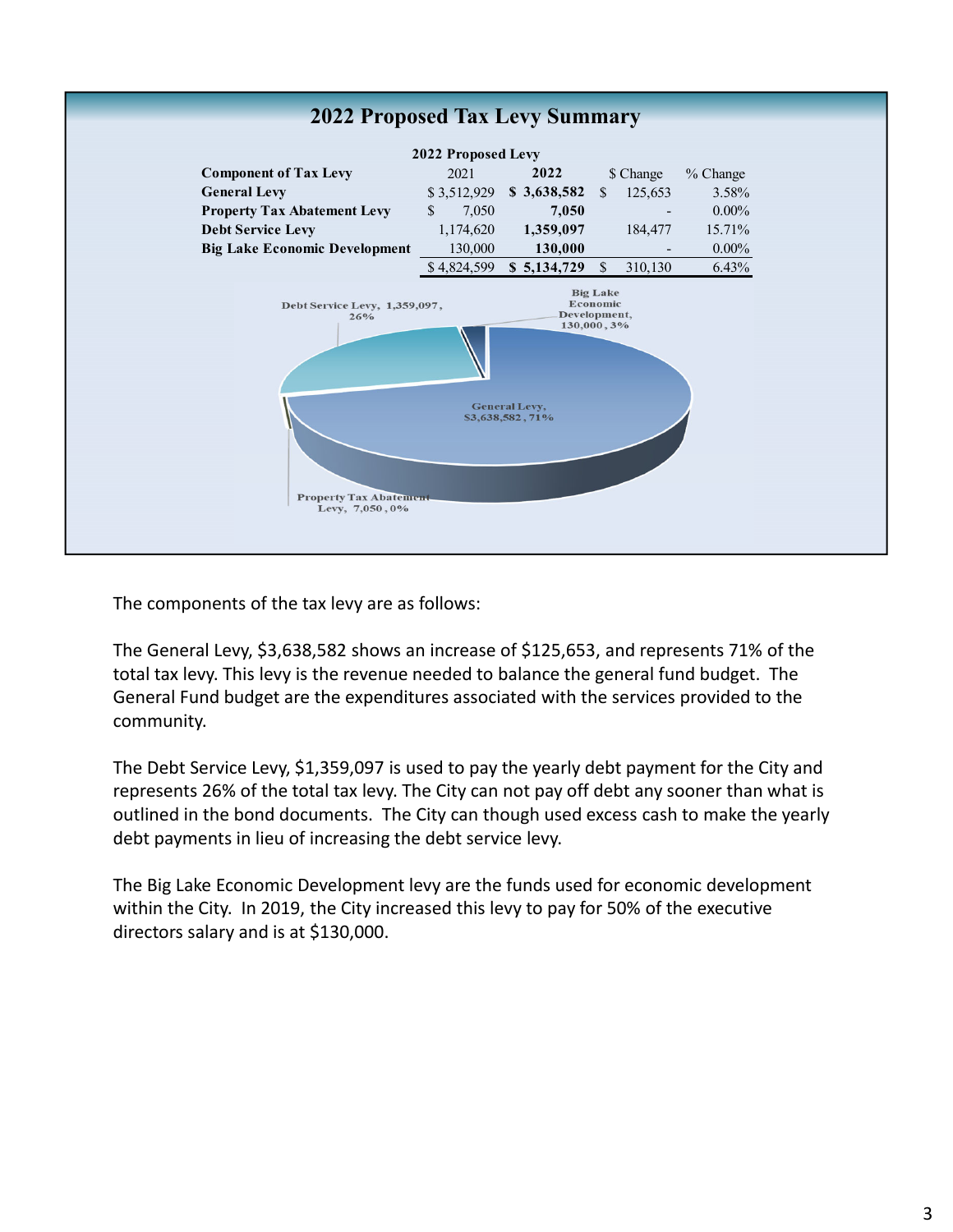

The City Tax Rate for 2022 is projected to decrease by .78 to 48.99. It is the City Tax rate that is used to calculate what each individual property will pay in City property taxes.

Preliminary property values show an increase of 7%, with the City Tax Rate of 48.99 and the estimated 7% increase in property values residents would see an increase to the City portion only of their property taxes anywhere from \$3 to \$7 per month, depending on the value of property. If property values did not increase then the City's portion of property taxes would remain flat or a slight reduction.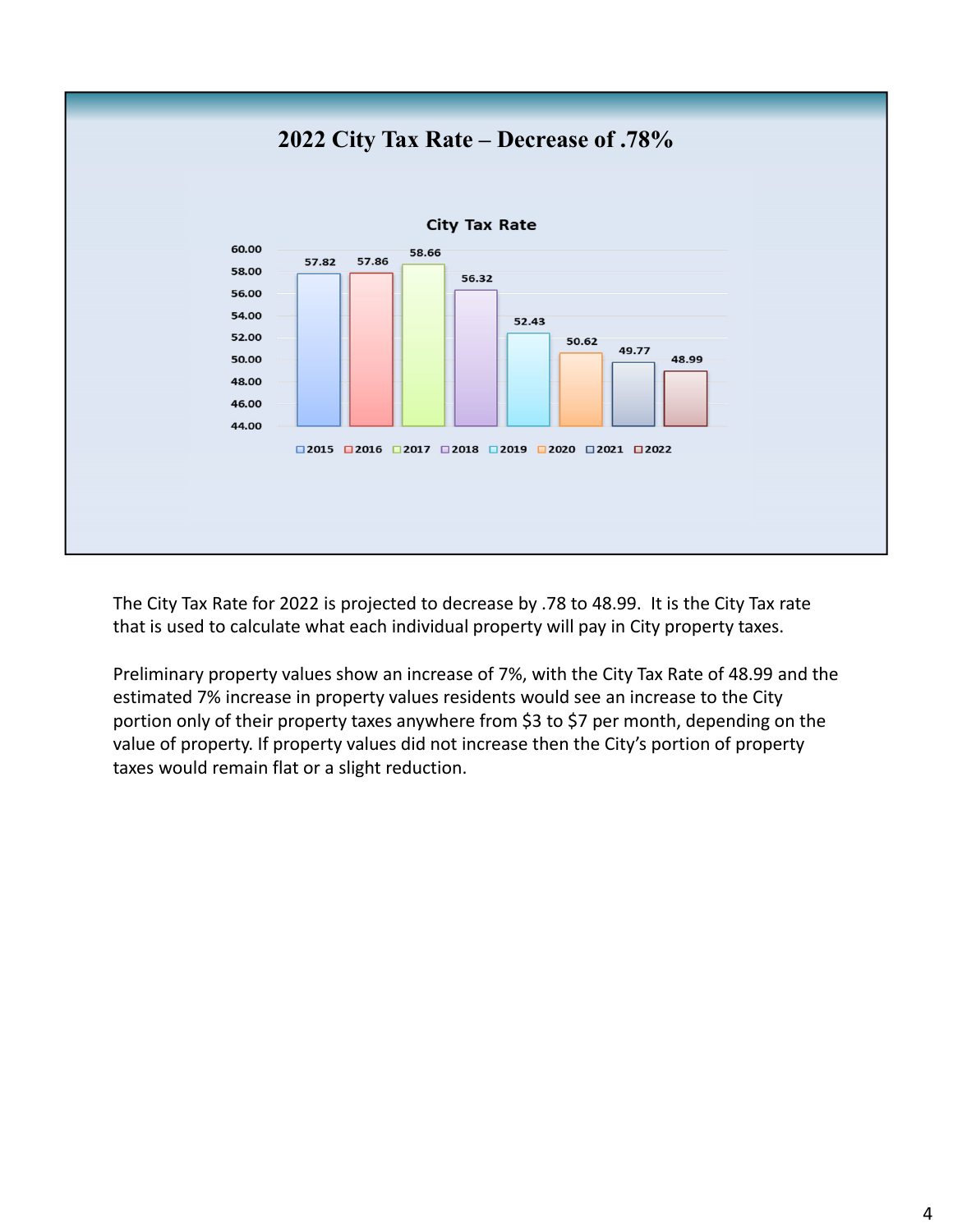## **2022 General Fund Proposed Budget**

|                                              |                           |                            | $2021 - 2022$ |           |  |
|----------------------------------------------|---------------------------|----------------------------|---------------|-----------|--|
|                                              | 2021<br>Adopted<br>Budget | 2022<br>Proposed<br>Budget | \$ Change     | % Change  |  |
| <b>REVENUE</b>                               |                           |                            |               |           |  |
| Taxes                                        | 3,389,743<br>\$           | \$<br>3,509,954            | S.<br>120,211 | 3.65%     |  |
| Special assessments                          | 2.000                     | 2.000                      |               | $0.00\%$  |  |
| Licenses and permits                         | 467,217                   | 509,002                    | 41,785        | 6.04%     |  |
| Intergovernmental revenues                   | 456,284                   | 454,284                    | (2,000)       | $-0.39%$  |  |
| <b>Franchise Fees</b>                        | 432,362                   | 434,762                    | 2,400         | 0.55%     |  |
| Charges for services                         | 326,406                   | 271,887                    | (54, 518)     | $-19.04%$ |  |
| Fines and forfeitures                        | 61,000                    | 61,000                     |               | $0.00\%$  |  |
| Interest earnings                            | 17,000                    | 17,000                     |               | $0.00\%$  |  |
| Contributions/Donations                      | 3.000                     | 3.000                      |               | $0.00\%$  |  |
| Miscellaneous revenue                        | 1,000                     | 1,000                      |               | $0.00\%$  |  |
| Transfer In from Other Funds                 | 450,000                   | 450,000                    |               | $0.00\%$  |  |
| Total Current year revenues                  | 5,606,012                 | 5,713,889                  | 107,878       | 1.73%     |  |
| Prior year Donations - Designed Fund Balance | 10,000                    | 10,000                     |               | $0.00\%$  |  |
| <b>TOTAL GENERAL FUND REVENUES BUDGET</b>    | 5,616,012                 | 5,723,889                  | 107.878       | 1.92%     |  |
| <b>EXPENDITURES</b>                          |                           |                            |               |           |  |
| Mayor/Council                                | 34.196                    | 33,857                     | (339)         | $-1.13%$  |  |
| Planning and Zoning                          | 148.132                   | 185,092                    | 36,960        | 23.42%    |  |
| Elections                                    | 6.300                     | 29,300                     | 23,000        | 89.83%    |  |
| Administration and Finance                   | 568,387                   | 580,485                    | 12,098        | 1.43%     |  |
| IT - Computer/Software/Maintenance           | 107,146                   | 108,809                    | 1.663         | 1.92%     |  |
| <b>BLCSC</b>                                 | 72,572                    | 67,409                     | (5,164)       | $-7.78%$  |  |
| <b>EDA</b>                                   | 116,381                   | 113.737                    | (2,644)       | $-2.79%$  |  |
| Building Inspection                          | 245.512                   | 238.421                    | (7,091)       | $-3.20%$  |  |
| Engineering                                  | 106,860                   | 100,898                    | (5,962)       | $-6.98%$  |  |
| Fleet Maintenance                            | 144,076                   | 174,402                    | 30,326        | 100.00%   |  |
| <b>Streets</b>                               | 592,198                   | 614,020                    | 21,822        | 3.69%     |  |
| Parks                                        | 502,635                   | 524,896                    | 22,261        | 3.67%     |  |
| Police                                       | 2,132,226                 | 2,240,543                  | 108,317       | 5.26%     |  |
| Fire.                                        | 417,853                   | 289,248                    | (128, 605)    | $-44.73%$ |  |
| Community - Recreation                       | 103,820                   | 106,552                    | 2.732         | 2.99%     |  |
| Transfers out                                | 317,717                   | 316,221                    | (1,496)       | $-0.26%$  |  |
|                                              | 5,616,012                 | 5,723,889                  | 107.878       | 1.92%     |  |

Looking at the 2022 Balanced General Fund Preliminary Budget is at \$5,723,889, which is a 1.92% increase over the 2021 Adopted Budget.

The majority of the increase in all departments is related to Personnel with Step Increases and a 3.2% market rate increase to the City's pay plan. There also was a 6% increase to health insurance premiums and 32% increase in Workers Compensation for the police department. The 2022 proposed budget also includes increase in maintenance of equipment, buildings and increase in utility costs.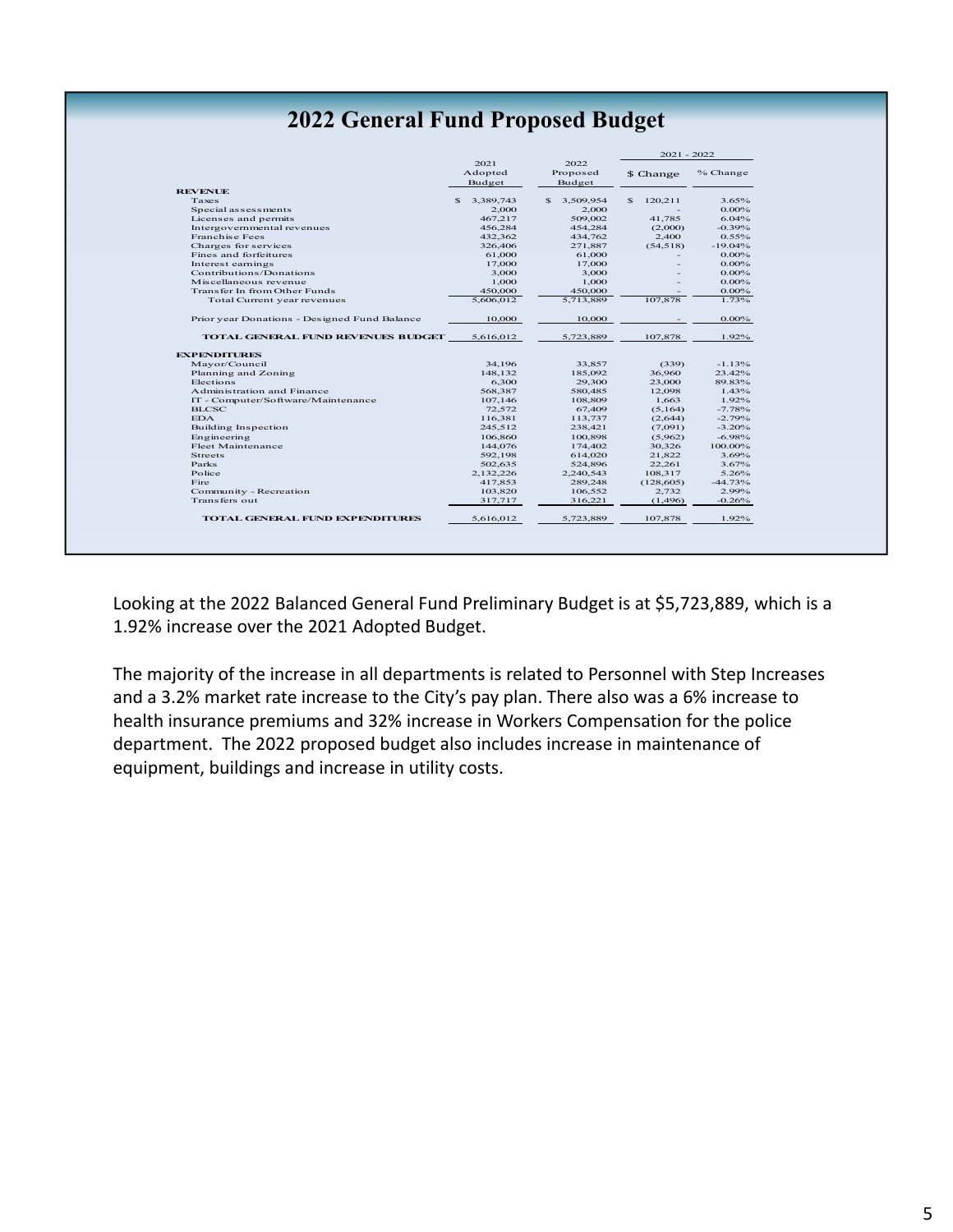

Reviewing the proposed revenues, you will see that 61% of the revenues needed to balance the budget are from the collection of property taxes; with 8% from the \$450,000 transfer from the Liquor Store. This transfer helps lower the overall funds needed to be raised via property taxes in order to balance the budget. Great reason as to why it is important to shop local as the profit from the liquor store are poured back into the community through the services provided by the City.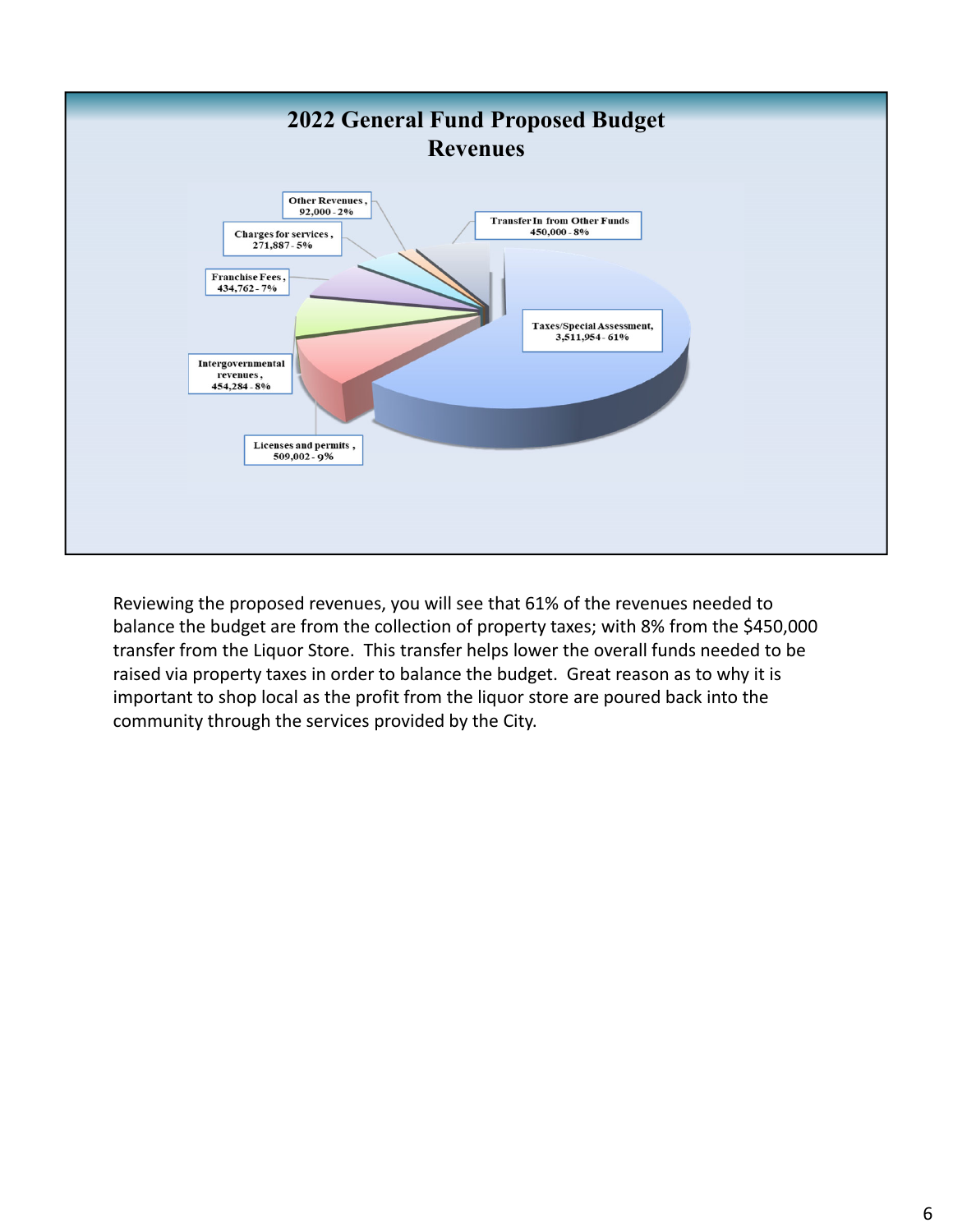

Reviewing the proposed expenditures you will see that 64% of the expenditures are allocated to personnel, this is expected considering the main objective of the City is to provide services for those in the City.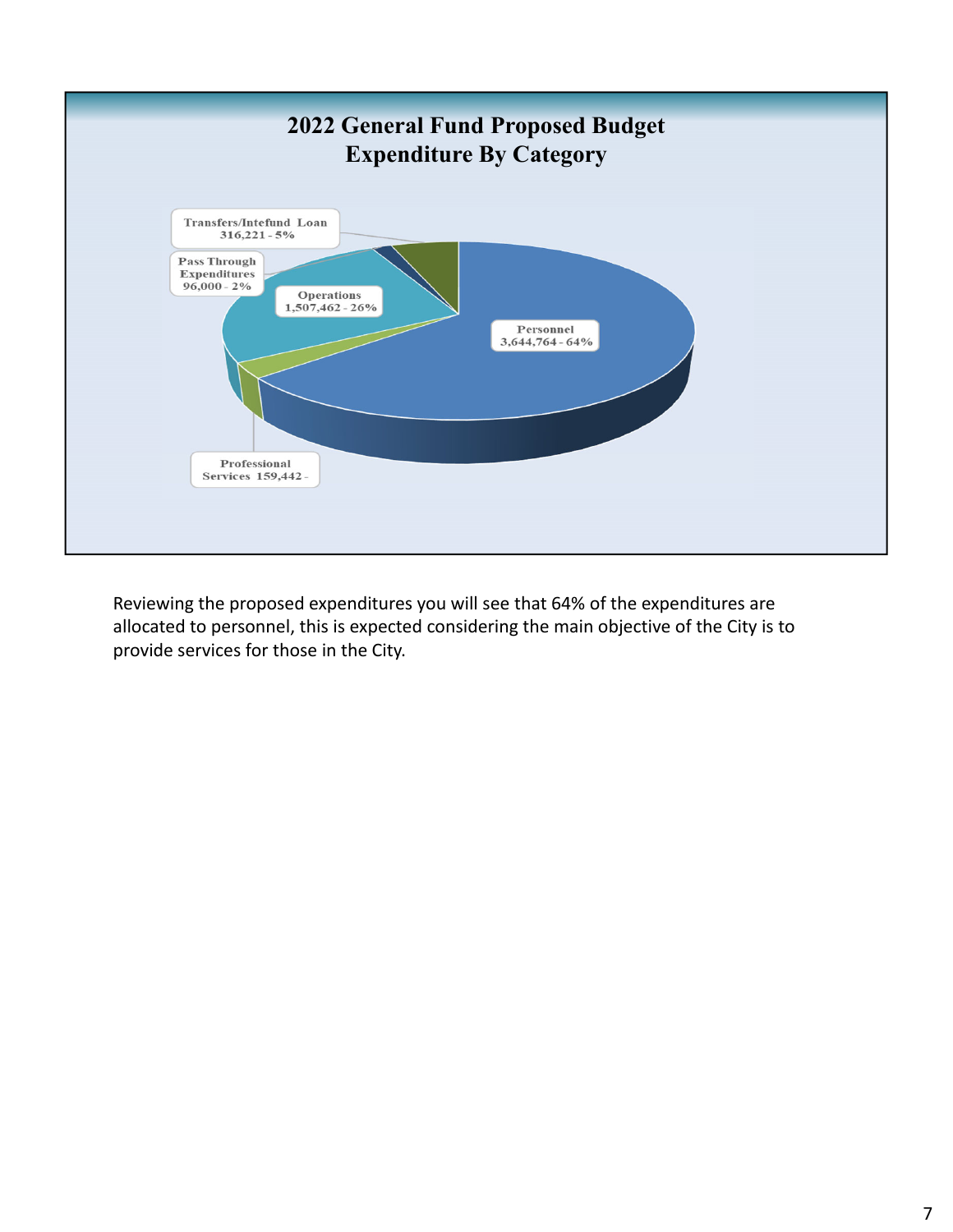

Reviewing the proposed expenditures by services you will see that 48% of the expenditures are allocated to public safety, which includes our police, fire and building department, one of the reasons why Big Lake is such a safe and great community; 16% is allocated to the public works department which maintains the infrastructure of the city and 12% is allocated to culture, which includes the park department and the library, which helps promotes quality of life in Big Lake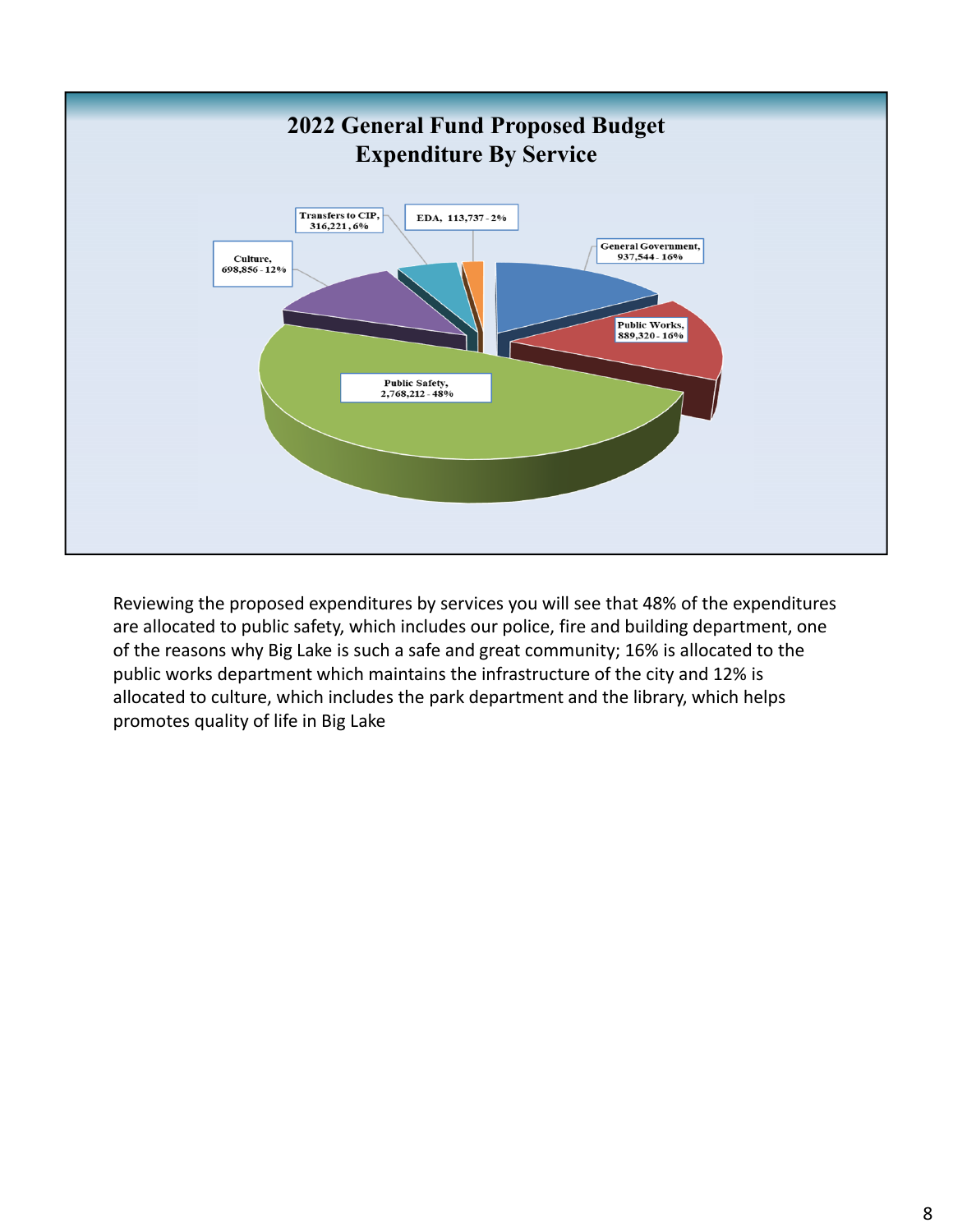## **Preliminary 2022 General Fund and Levy Recap**

- Preliminary Levy is at \$5,134,729, an increase of \$310,130 or 6.43% over 2021
- Preliminary City Tax rate is 48.99%, a decrease of .78%
- Preliminary General Fund Budget is at \$5,723,889, an increase of \$107,878 or 1.92% over 2021
- Cost per day to provide City Services, based on population estimate of 11,551 is \$1.36



Final recap; the total preliminary levy is \$5,134,729, with the preliminary tax rate of 48.99, which is a decrease of 0.78 over 2021. The preliminary General Fund Budget is \$5,723,889 which is an increase of \$107,878 over 2021.

The cost to provide the City Services per day is \$1.36; based on estimated population of 11,551

Just a reminder the preliminary levy can be reduced but not increased prior to the final levy certification which occurs in December.